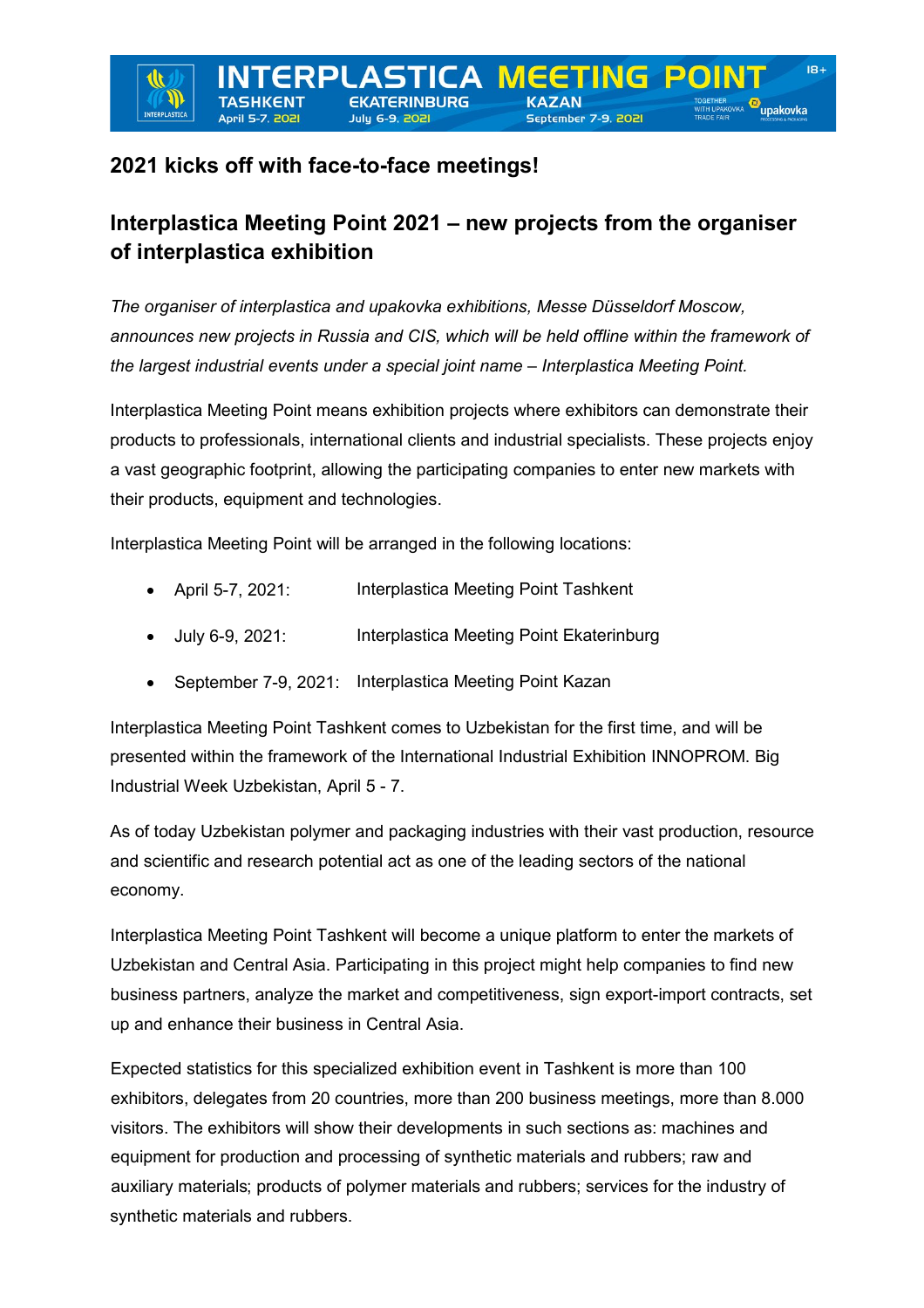Confirmed participants of Interplastica Meeting Point Tashkent are Gamma-Plast, Falcon Engineering, Tricaplast, Qingdao Powertech Machinery and Jiangsu Xinda Science & Technology Co.

**ASTICA M** 

**Julu 6-9, 202** 

**EETING** 

September 7-9, 2021

POIN

INNOPROM and Interplastica Meeting Point Tashkent will combine presentations as part of a large-scale global products display, thematic session of the business agenda, business projects presentations at the communication space of the exhibition and b2b-meetings.

Location of the venue: NEC "Uzexpocenter" (Tashkent, Uzbekistan)

ERPI

**April 5-7, 202** 

**INTERPLAST** 

To apply and get more details go to <http://interplastica.ru/MeetingPoint/Tashkent>

July 6 - 9, 2021 Ekaterinburg will host Interplastica Meeting Point Ekaterinburg as part of International Industrial Exhibition INNOPROM.

The status of Ekaterinburg as an industrial capital of Russia is confirmed by hosting annual International Exhibition INNOPROM. In 2019 the 10th anniversary exhibition was held with 600 exhibitors from more than 100 countries, taking 50.000 square meters for their booths.

INNOPROM is the main industrial, trading and export platform of Russia. Acting as one of the key events of the Ministry of Industry and Trade of Russia, INNOPROM serves as a ground to establish a framework for industrial policy. Around 80% of the visitors are professional clients, specialists of industrial companies, making decisions on implementation of new products and technologies in production.

Interplastica Meeting Point Ekaterinburg is the first of this kind to become a new business platform for international cooperation, where participating companies can demonstrate their products and solutions to thousands of engaged business visitors, increase sales and enter new markets, find new clients and meet the current partners. Will be arranged jointly with the section upakovka.

Taking part in Interplastica & Upakovka Meeting Point Ekaterinburg, participating companies position themselves as reliable and forward-looking partners, demonstrating their products and technologies to experts and reputable representatives of the sector, connecting directly with global and Russian industrial producers.

Location of the venue: IEC "Ekaterinburg-EXPO" (Yekaterinburg)

To apply and get more details go to <http://interplastica.ru/MeetingPoint/Ekaterinburg>

<sup>« upakovka</sup>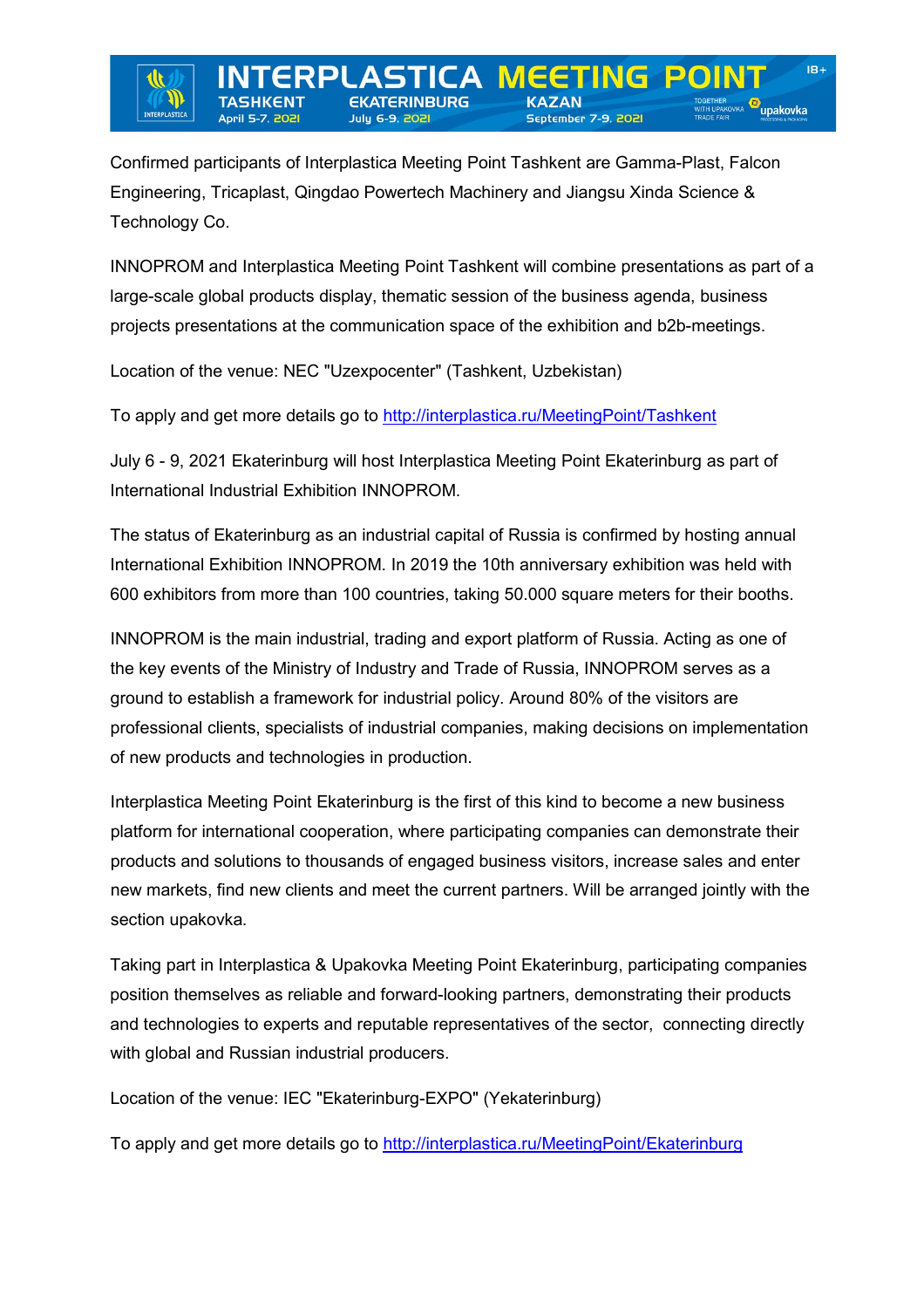upakovka

September 7-9, 2021 is the date for Interplastica Meeting Point Kazan, a well-known, though a very relevant and important specialized event for plastics and rubbers.

**Julu 6-9, 202** 

INTERPLASTIC

**April 5-7, 202** 

**EETING** 

September 7-9, 2021

The event will be arranged as part of one of the largest activities of Russian oil and gas sector - Tatarstan Oil, Gas and Chemistry Forum, supported by the President of the Republic of Tatarstan, the Ministry of Industry and Trade of the Republic of Tatarstan, as well EC "Kazanskaya Yarmarka" (Kazan Fair).

Tatarstan Oil, Gas and Chemistry Forum, combining an exhibition and a business program, is an effective platform bringing together Russian and international businesses and science, enabling specialist share ideas, stay informed on industry news and new developments in operation and take part in specialist conferences, round tables and workshops.

Interplastica Meeting Point Kazan is holding a strong position in the exhibition industry. In 2020 joint exhibition of the Forum and the regional project Interplastica Meeting Point Kazan welcomed 9412 visitors. Within the framework of the exhibition 102 companies from 18 regions of Russia, as well as Germany, Italy, Turkey, Sweden, Japan, and the Republic of Belarus showed their products. Events of the business agenda hosted 1624 delegates.

The exhibition premises offer participating companies a unique opportunity to show the equipment and technologies personally to potential clients, various delegations from Russian regions, hold a number of direct negotiations with leaders and chief specialists of industrial companies, that will allow businesses to grasp a larger market share and increase sales.

Location of the venue: IEC "Kazan Expo" (The Republic of Tatarstan, Bolshiye Kabany Village)

To apply and get more details go to <http://interplastica.ru/MeetingPoint/Kazan>

Thus, new offline exhibition projects of Interplastica Meeting Point, that will be arranged in 2021 within the framework of the largest industrial, trade and export events, will become important platforms for resuming and continuation of exhibition activities after a long and a very challenging period, will assist in resuming the process of establishing personal contacts, sharing experience with professionals and experts of the industry, as well as introduction of the most advanced technologies from various segments of the industry.